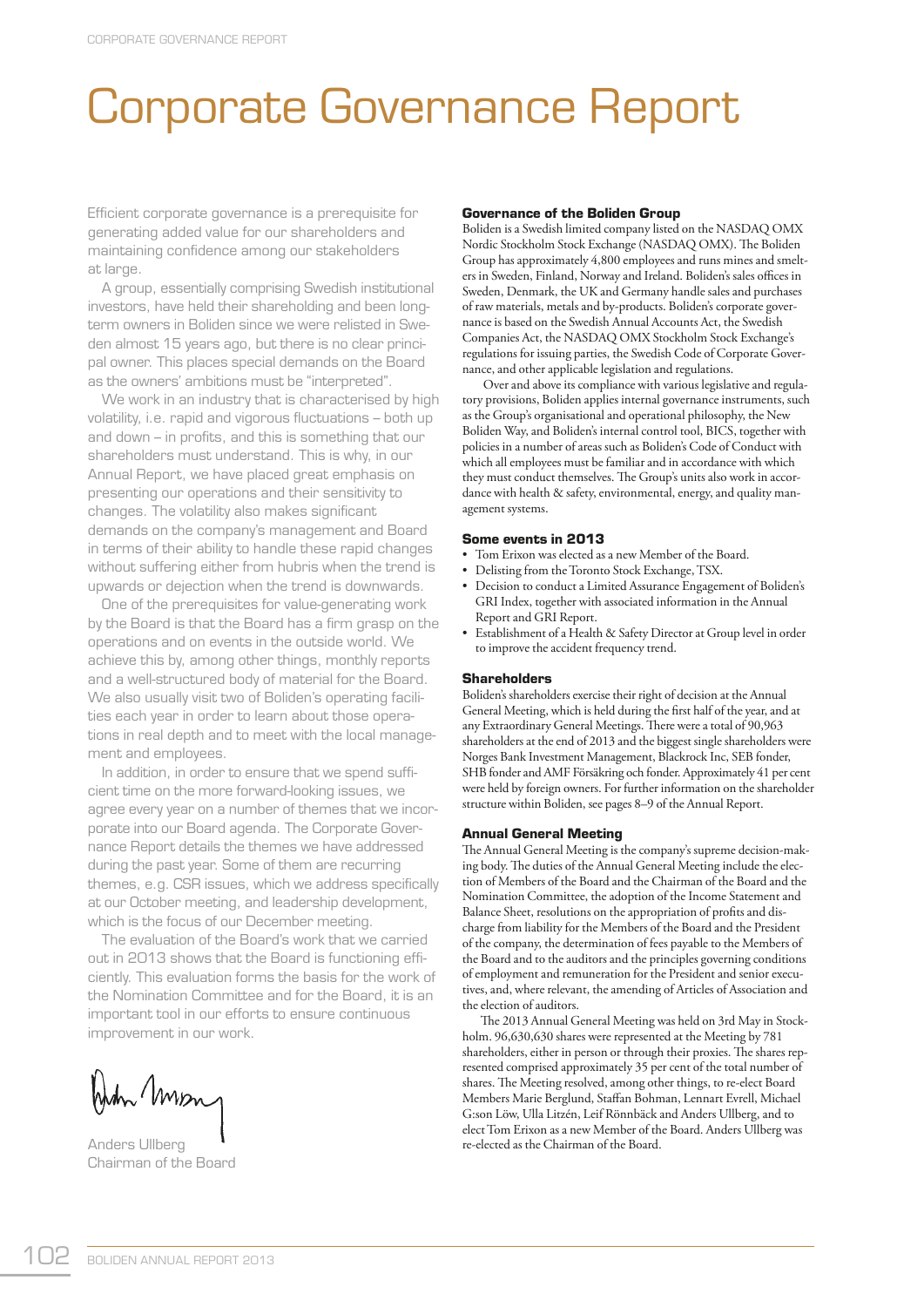The Meeting further resolved:

- to pay a dividend of SEK 4 per share, in accordance with the proposal by the Board of Directors;
- that the following persons shall be appointed as members of the Nomination Committee: Jan Andersson (Swedbank Robur fonder), Thomas Ehlin (Nordea Fonder), Lars-Erik Forsgårdh, Anders Oscarsson (AMF) and Anders Ullberg (Chairman of the Board);
- that Directors' fees payable shall comprise payments of SEK 1,075,000 to the Chairman of the Board, and of SEK 430,000 to Members who are not Boliden employees, that the fees payable to the Chairman of the Audit Committee and to each of the two members of the Audit Committee shall be SEK 150,000 and SEK 75,000, respectively, and that the fees payable to each of the Remuneration Committee's two members shall be SEK 50,000;
- to re-elect Ernst & Young AB as the company's auditors for the period up to and including the next Annual General Meeting;
- that auditor's fees shall be payable in accordance with the approved invoices received;
- that remuneration payable to the members of the Group management shall comprise a fixed salary, any variable remuneration, other benefits and pensions. The variable remuneration shall be maximised at 60 per cent of the fixed salary for the President and maximised at 50 per cent of the fixed salary for other senior executives and shall be based on results in relation to targets set.

The variable remuneration shall not comprise pensionable income. The Minutes of the 2013 Annual General Meeting have been published on Boliden's website.

#### **Nomination Committee**

The Annual General Meeting passes resolutions on the principles governing the appointment and duties of the Nomination Committee. The Nomination Committee shall, in accordance with the Instructions for the Nomination Committee, comprise a minimum of five and a maximum of seven members. Five members shall be elected at the Annual General Meeting, of whom three shall represent the biggest shareholders and one the smaller shareholders, and one of whom shall be the Chairman of the Board. The Nomination Committee appoints its own Chairman and works in the best interests of all shareholders. The Nomination Committee may, in order better to reflect the shareholder structure in the event of changes in ownership, offer places on the Committee to other larger shareholders.

#### **Composition of the Nomination Committee**

Since Thomas Ehlin announced, after the Annual General Meeting, that he intended to resign his seat on the Committee, the Nomination Committee has accordingly exercised its mandate to invite two new members on to the Committee in order better to reflect Boliden's shareholder structure, namely Hans Ek (SEB fonder) and Frank Larsson (SHB fonder). In November, the Chairman of the Board convened the members of the Committee, at which time Jan Andersson (Swedbank Robur fonder) was appointed Chairman of the Nomination Committee.

# **Duties of the Nomination Committee**

The Nomination Committee is tasked with drafting proposals for resolution by Boliden's Annual General Meeting. The proposals relate to, among other things, the number and the election of Members of the Board, the Chairman of the Board, fees payable to the Board and its committees, election of and fees payable to the company's auditors and

# **Boliden's Corporate Governance Structure**

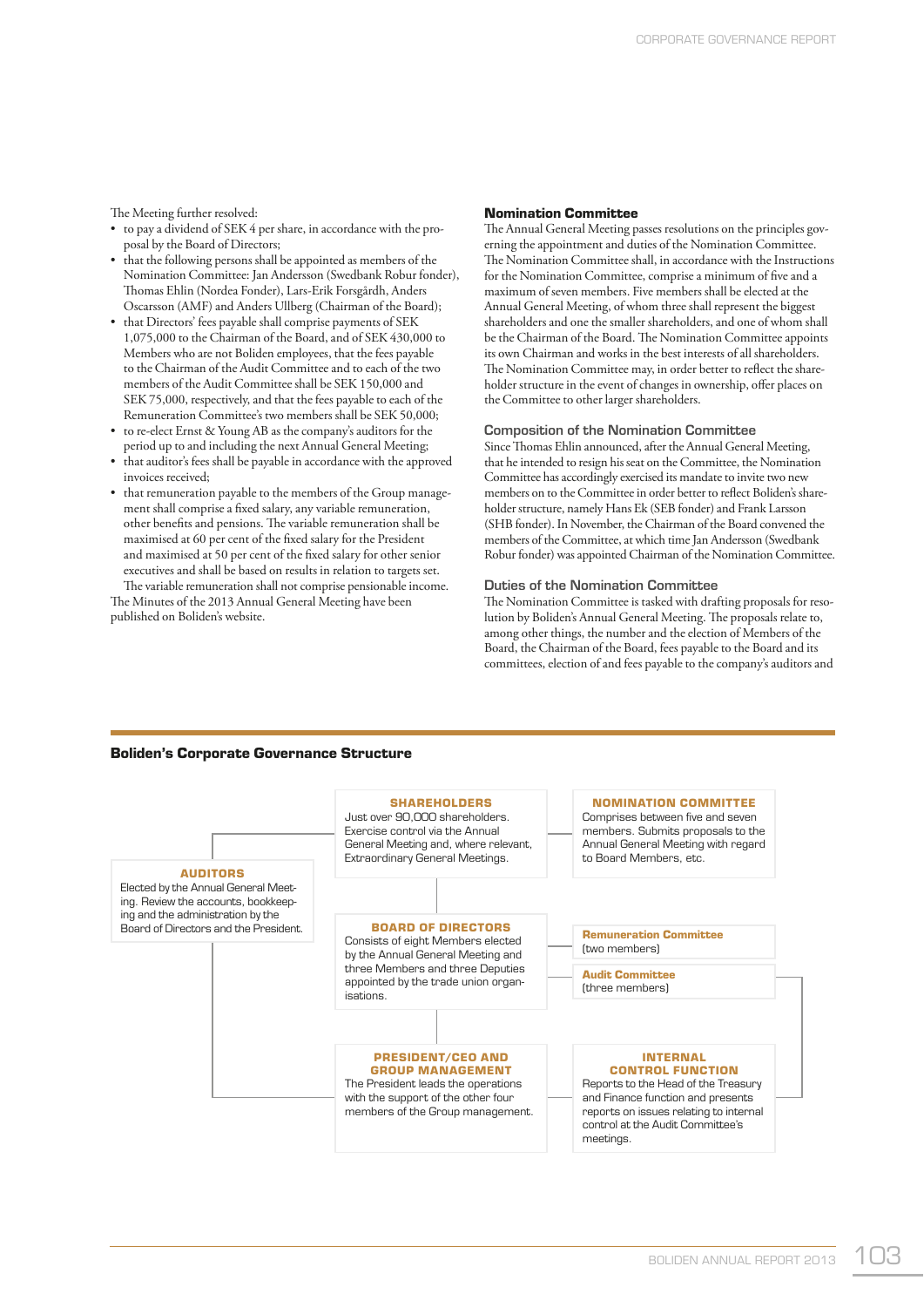to the process and the criteria that shall govern the appointment of the members of the Nomination Committee ahead of the next Annual General Meeting.

The Nomination Committee has met a total of four times and has also had telephone contact and held a meeting with two Members of the Board. Information on the way in which shareholders can submit proposals to the Nomination Committee have been published on Boliden's website.

The focus of the Nomination Committee's work is on ensuring that the company's Board of Directors comprises Members who, collectively, possess the knowledge and experience that corresponds to the requirements made of the company's most senior governing body by the shareholders. The Chairman of the Board accordingly presents the Nomination Committee with the evaluation conducted of the work of the Board and the individual Members during the past year as part of the process of drafting proposals for Board Members. The Company President also presents Boliden's operations and future orientation. The Nomination Committee is also afforded the opportunity to meet the Members of the Board. The Nomination Committee also drafts proposals for the election of auditors.

## **The Board of Directors**

Boliden's Board of Directors shall, under the provisions of the Articles of Association, comprise a minimum of three and a maximum of ten Members, without Deputy Members, elected by the Annual General Meeting. The company's employees have a statutory entitlement to appoint three Members and three Deputy Members to the Board.

#### **The composition of the Board**

The Board of Directors has comprised eight Members elected by the Annual General Meeting and three Members appointed by the trade union organisations since the 2013 Annual General Meeting. The Board Meetings are attended both by the ordinary Members and by the union's three Deputy Members. The Senior Vice President of Legal Affairs is the Board's Secretary.

Boliden's Chief Financial Officer (CFO) also usually attends the Meetings on behalf of the Group management. Other members of the Group management and other executives also attend and present reports on individual issues as required.

The Board Members elected by the Annual General Meeting are all to be regarded as independent in relation to major shareholders and all, with the exception of the President, are to be regarded as independent in relation to the company and the Group management.

The Members of the Board are presented on pages 108-109 and on Boliden's website. For more detailed information on attendance at Meetings and independence, among other things, see the table below.

# **The responsibilities of the Board of Directors and the Chairman of the Board**

The Board of Directors is appointed by Boliden's owners to bear ultimate responsibility for the company's organisation and the management of the company's affairs. The Board adopts a Formal Work Plan every year at the Board Meeting following election, held after the Annual General Meeting. The Formal Work Plan regulates the work and responsibilities of the Board in greater detail, together with the special duties with which the Chairman of the Board is tasked. The Chairman of the Board guides the work of the Board and monitors Boliden's operations through an ongoing dialogue with the President. The Board receives information on Boliden's commercial and financial position, together with details of Boliden's compliance with sustainability goals, through monthly reports and at Board Meetings. Prior to every Board Meeting, the Chairman and the President review the issues to be discussed at the Meeting. The source data for the Board's discussion of the issues is sent to the Members approximately one week before each Board Meeting. The division of labour between the Board of Directors and the President is clarified in the written "Instructions to the President" adopted by the Board at the Board Meeting following election.

In 2013, the Board has, as in previous years, established an Audit Committee and a Remuneration Committee.

| <b>Board of Directors.</b><br>as of the 2013 Annual<br><b>General Meeting</b> | <b>Elected</b> | Atten-<br>dance.<br>2013 | <b>Committee</b><br>work | Attendance.<br>committee<br>meetings<br>2013 | fee, SEK  | Fee. Audit<br><b>Director's Committee.</b><br><b>SEK</b> | Fee, Remu-<br>neration<br><b>Committee.</b><br><b>SEK</b> | Independent<br>of the<br>company<br>and the<br>company | <b>Independent</b><br>of major<br>managem. shareholders |
|-------------------------------------------------------------------------------|----------------|--------------------------|--------------------------|----------------------------------------------|-----------|----------------------------------------------------------|-----------------------------------------------------------|--------------------------------------------------------|---------------------------------------------------------|
| Anders Ullberg, Chairman                                                      | 2005           | 6 of 6                   | Audit Comm.<br>Remunera- | $5$ of $5$<br>2 of 2                         | 1,075,000 | 75,000                                                   | 50,000                                                    | Yes                                                    | Yes                                                     |
| Marie Berglund                                                                | 2003           | 6 of 6                   | tion Comm.               |                                              | 430,000   |                                                          |                                                           | Yes                                                    | Yes                                                     |
| Staffan Bohman                                                                | 2007           | 6 of 6                   | Remunera-<br>tion Comm.  | $2$ of $2$                                   | 430,000   |                                                          | 50,000                                                    | Yes                                                    | Yes                                                     |
| Tom Erixon                                                                    | 2013           | 4 of 4                   |                          |                                              | 430,000   |                                                          |                                                           | Yes                                                    | Yes                                                     |
| Lennart Evrell, President                                                     | 2008           | 6 of 6                   |                          |                                              |           |                                                          |                                                           | No                                                     | Yes                                                     |
| Ulla Litzén                                                                   | 2005           | 6 of 6                   | Audit Comm. 5 of 5       |                                              | 430,000   | 150,000                                                  |                                                           | Yes                                                    | Yes                                                     |
| Michael G:son Löw                                                             | 2010           | 6 of 6                   |                          |                                              | 430,000   |                                                          |                                                           | Yes                                                    | Yes                                                     |
| Leif Rönnbäck                                                                 | 2005           | 6 of 6                   | Audit Comm. 5 of 5       |                                              | 430,000   | 75,000                                                   |                                                           | Yes                                                    | Yes                                                     |
| Roland Antonsson (ER)                                                         | 2009           | 6 of 6                   |                          |                                              |           |                                                          |                                                           |                                                        |                                                         |
| Marie Holmberg (ER)                                                           | 2008           | 6 of 6                   |                          |                                              |           |                                                          |                                                           |                                                        |                                                         |
| Hans-Göran Ölvebo (ER)                                                        | 2001           | 3 of 6                   |                          |                                              |           |                                                          |                                                           |                                                        |                                                         |
| Ola Holmström (ER) Deputy                                                     | 2012           | 6 of 6                   |                          |                                              |           |                                                          |                                                           |                                                        |                                                         |
| Ditte Kilsgaard Möller<br>(ER) Deputy                                         | 2012           | $5$ of $6$               |                          |                                              |           |                                                          |                                                           |                                                        |                                                         |
| Einar Mikkelsen (ER) Deputy 2012                                              |                | 3 of 6                   |                          |                                              |           |                                                          |                                                           |                                                        |                                                         |

# **Board of Directors, 2013**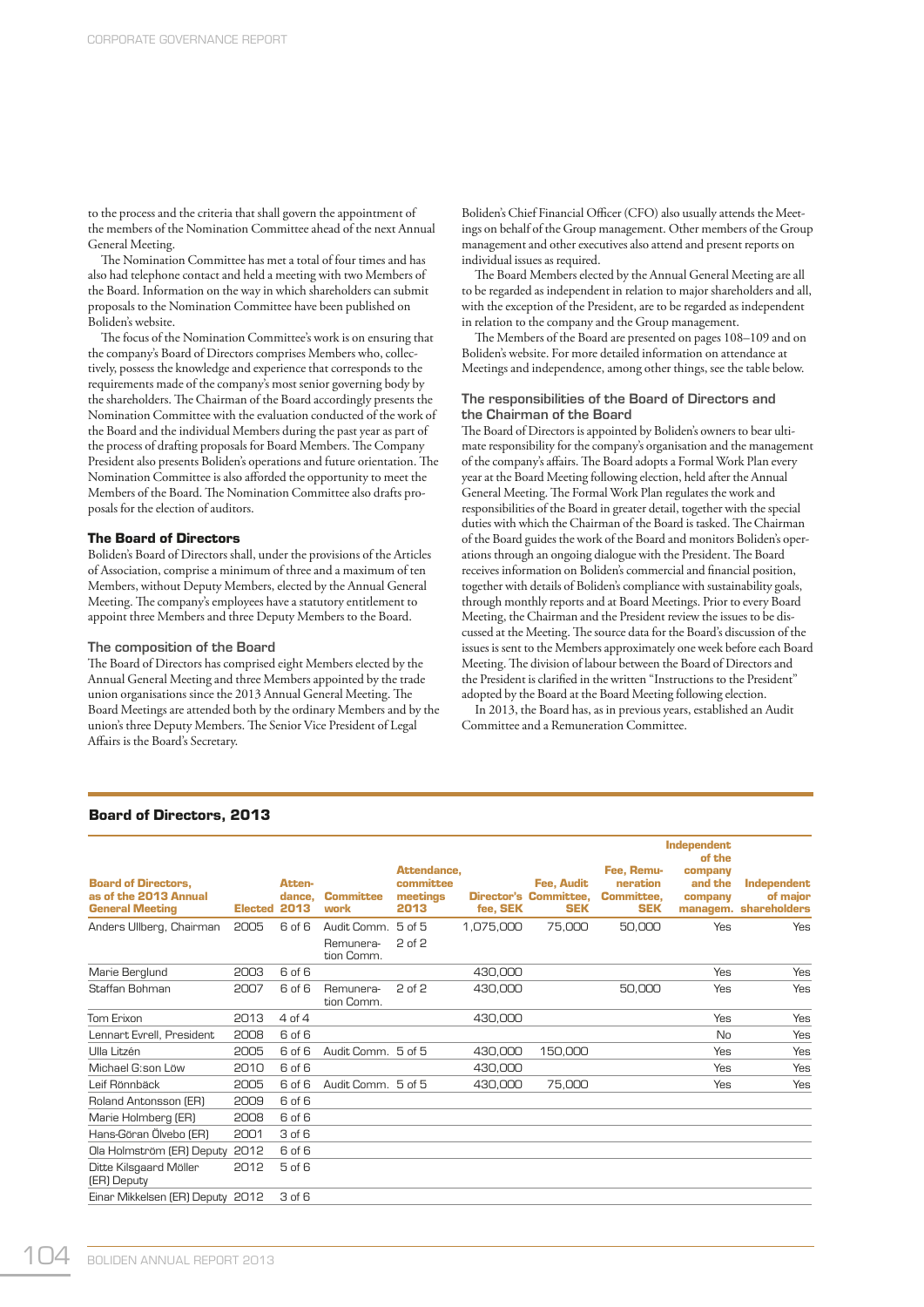# **The Board of Directors' work in 2013**

The Board of Directors held six Meetings in 2013, including the Meeting following election. A number of the Board Meetings are regularly held at the company's operating units in order to give the Members an increased insight into the operations. In 2013, the Board visited the ongoing expansion of the Garpenberg mine and concentrator, and the Harjavalta smelter.

At the beginning of every year, the Board sets a number of themes that it particularly wishes to address during the year. Some of the issues addressed during the year, in addition to the review of operational and safety issues conducted at every Board Meeting, were:

- February Year-end Report and Annual Report, Audit Report, matters to be discussed at the Annual General Meeting, and replacement- and capacity increase-related investments. Boliden's auditors presented reports detailing their observations from the audit of the company at the Board Meeting in February. The Board had, at this time, the opportunity to meet the auditors without the presence of the Group management.
- May Q1 Interim Report, work environment and safety issues, market trends with the emphasis on China, cost-cutting programmes within purchasing and the Group as a whole, etc., licence reviews, reviews of recent years' structural transactions in the mining industry, and Boliden's position.
- July Q2 Interim Report, Audit Report, review of action programme to combat accidents at work, strategic orientation, the visit to Garpenberg and a review of the ongoing expansion there, a review of the ongoing investment in silver extraction from concentrate at Kokkola, a pilot study for increasing Aitik's output from 36 to 45 million tonnes of ore/year, a concept study for Laver, electricity price hedging, and a general review of acquisition opportunities.
- October Q3 Interim Report, the issue of potential investments in energy production, the market and trends in electronic materials, the New Boliden Way follow-up work, Corporate Responsibility (CR), new sustainability goals, and a review of major disputes.
- December Strategy, budget and business plan, leadership development, trading companies and purchases, dam safety issues, developments at Tara, review of certain risks and risk factors, and ongoing replacement and bottleneck elimination investments.

Boliden's vision is of operations that are accident-free, but after a number of years with a positive trend in this respect, the accident frequency deteriorated in 2013. The Board takes this negative trend very seriously and has tasked the management with implementing additional measures to turn the trend around. These measures include the B-Safe project that has now been launched and which entails one-on-one discussions and follow-up discussions with all employees in order to raise awareness of the importance of safety and to build a safety culture. Another example is a closer partnership and dialogue with the contractors who carry out work within Boliden's operations. This work also forms part of the ongoing work within the framework of Boliden's organisational and operational philosophy, the New Boliden Way.

The Board has also discussed Boliden's position within the industry, the global trends in the metals market, and demand for Boliden's products on an ongoing basis throughout the year, together with Boliden's readiness for harsher market conditions and measures to counter cost increases.

The Board paid particular attention to ethical and moral considerations in response, in part, to the suit brought against the company in the autumn with reference to Boliden's deliveries of metallic smelter residues to Chile in the 1980s (see Note 29 on page 96 for further details), and to the attention to which the mining industry in general has been subjected in the mass media during the year.

Licensing processes that are efficient and fit for purpose is another area of considerable importance to Boliden's operations, and these issues too have been discussed on several occasions by the Board.

#### **Evaluation of the Board's work**

The Chairman ensures that the Board and its work are evaluated annually and that the results of the evaluation are conveyed to the Nomination Committee. The evaluation is carried out by the Board itself under the guidance of the Chairman or, occasionally, with the help of an independent consultant. The 2013 evaluation was a self-assessment during which the Members answered a number of questions in writing on a range of different subjects and held one-on-one discussions with the Chairman of the Board, followed by a joint discussion, during which the Board discussed the conclusions drawn from the evaluation.

#### **Audit Committee**

The Audit Committee meets before the publication of every financial report, and as necessary. The Committee prepares a number of issues for consideration by the Board and thereby supports the Board in its endeavours to fulfil its responsibilities within the areas of auditing and internal control and with assuring the quality of Boliden's financial reporting. This requires, among other things, that the company has a satisfactory organisation and appropriate processes to this end. Boliden has an internal control function whose work involves mapping risk areas and following up on work in identified areas, among other things. The Committee also works with the procurement of services from the company's auditors over and above the actual auditing services and, when so tasked by the Nomination Committee, with the procurement of auditing services.

The Audit Committee works on the basis of a set of "Instructions for the Audit Committee" adopted every year by the Board of Directors and reports back to the Board on the results of its work. Special attention was paid in 2013 to industry-related accounting issues and changes to IFRS and following up on internal controls. The decision was also taken during the year to allow Boliden's GRI Index, together with the associated information in the Annual Report and the GRI Report, to undergo a Limited Assurance Engagement, which was carried out by Boliden's auditors, Ernst & Young AB. The Audit Committee comprises Ulla Litzén (Chairwoman), Leif Rönnbäck and Anders Ullberg. The Committee members have specialist competence, experience of and interest in financial and accounting issues – see Directorships and previous positions, pages 108-109. The Committee's meetings are also attended by Boliden's CFO and the Director of Internal Controls and Risk Management.

The Committee met five times in 2013.

#### **Remuneration Committee**

The Remuneration Committee submits proposals for resolution by the Board regarding salary and other terms of employment for the President, and follows up on and evaluates programmes for variable remuneration for the management. The Committee also approves proposals regarding salaries and other terms of employment for the Group management, as proposed by the President. The Remuneration Committee is, furthermore, tasked with submitting proposals regarding remuneration principles for the President and Group management – proposals which are then submitted by the Board to the Annual General Meeting for resolution. The application of the guidelines and relevant remuneration structures and levels within the company is also followed up by the Committee and the results of this evaluation are published on the company's website.

The Remuneration Committee works on the basis of a set of "Instructions for the Remuneration Committee" adopted every year by the Board of Directors and reports back to the Board on the results of its work. The Committee has held two meetings during the year and had telephone contact on a number of occasions. The Remuneration Committee comprises Anders Ullberg (Chairman), and Staffan Bohman. See Note 3 on pages 80–81 for an account of the remuneration paid to the Group management.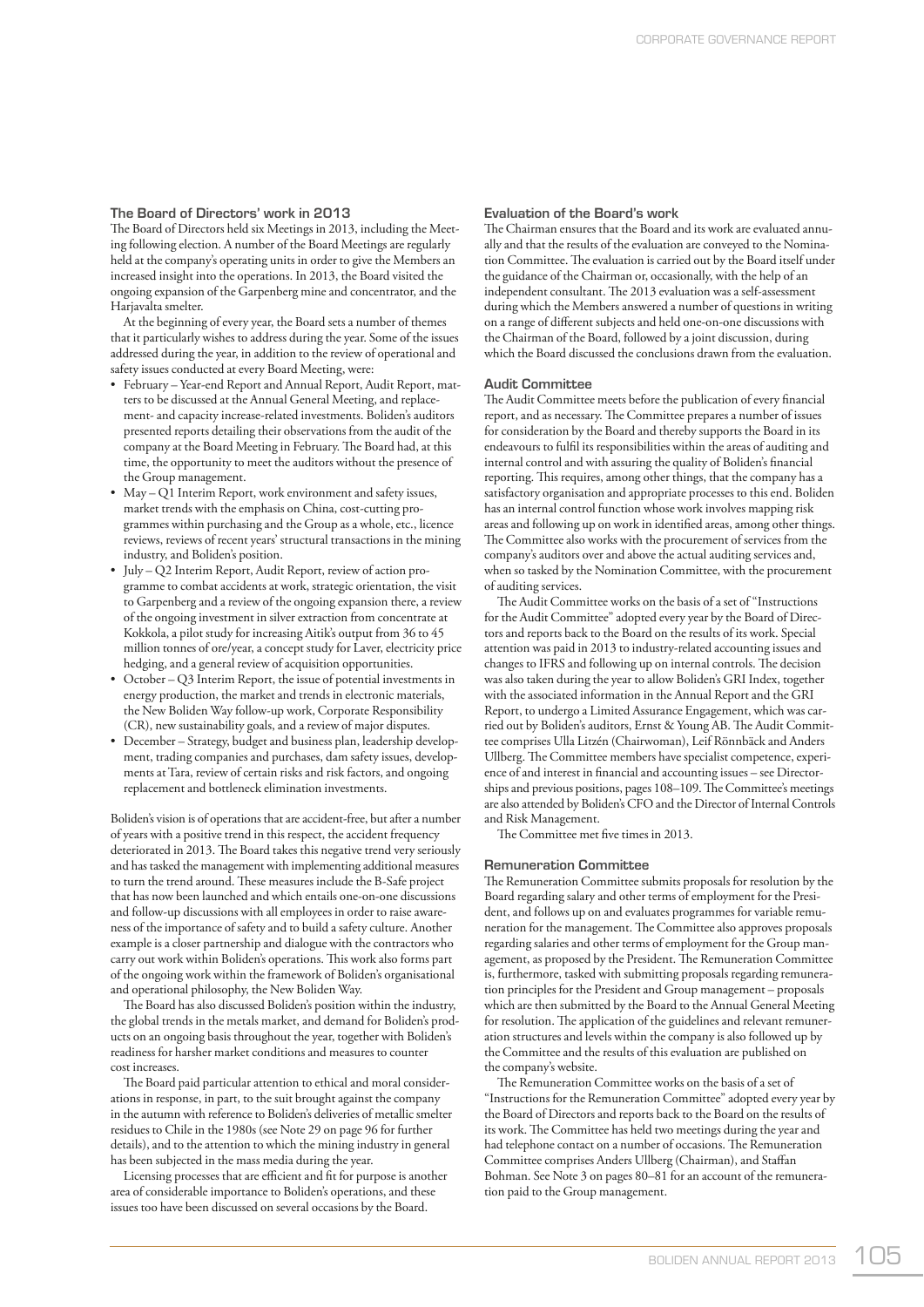# **The President and Group management**

The President has ultimate responsibility for Boliden's strategic orientation and for ensuring the implementation and monitoring of the Board of Directors' other decisions, and for ensuring that risk management, steering, systems, organisation and processes are all of a satisfactory standard. The President is supported in his work by the Group's management group which, in addition to the President, comprises the SVPs for Boliden's two Business Areas, Mines and Smelters, the CFO, and the SVP Corporate Responsibility. The Group management meets regularly once a month to follow up on operations and to discuss Groupwide issues, and to draw up proposals for strategic plans, business plans, and budgets that the President submits to the Board of Directors for their consideration. The areas addressed by the Board have largely reflected the work of the Group management during the year. The Group management also holds two meetings every year, lasting at least two full days, in order to focus on strategy. The Group management, together with the management of the respective Business Areas, also meet six times a year to review Business Area-specific issues including a review of budgets and business transactions. For large scale projects, such as the Garpenberg expansion, relevant parts of the Group management form special steering groups, together with project managers and other stakeholders, and meet regularly. The Group management also meets with the company's employee representative Board Members and their deputies ahead of every Board Meeting, at which time the Board Meeting agenda is discussed.

The company's 150 or so senior managers and specialists meet at management meetings every year for discussions intended to build consensus and achieve widespread support on important issues.

See page 110 for a presentation of the Group management team.

#### **Business management**

Management by the Board goes through a chain of command from the President and the Group management to the operating units. Boliden has an organisation in which responsibilities and authority are delegated within clear frameworks. These frameworks are defined by an annual budget which is broken down by unit, a strategic plan, and Boliden's steering documents. The steering documents, which are available on the intranet and which comprise the internal framework required for effective management, include the Financial Policy, the Code of Conduct, the Anti-Corruption Policy, the Communications Policy, the Environmental Policy, and the Health & Safety Policy.

#### **Sustainability governance in Boliden**

Sustainability issues are an integral part of Boliden's operations and the work is conducted from the starting point of the most operationally critical issues. Sustainability issues are discussed at every management group and Board meeting, as is the case at the local management group meetings. The Board also dedicates one meeting every year to current Corporate Responsibility (CR) issues. One member of the Group management works exclusively, furthermore, with CR issues. The day-to-day responsibility is decentralised to the respective units. Central sustainability, environmental, energy and HR functions follow up on the units' work and are responsible for creating a structure and orientation for the work. Networks have been established within the respective functions in order to promote knowledge exchange and development.

The sustainability issues identified by Boliden as being of the greatest significance and most highly prioritised are closely linked to Boliden's operations, strategy and vision. Factors that form the basis for the prioritisation include Boliden's own operations and their impact on people and the environment, the way in which work on these issues can support the operations, expectations of Boliden from internal and external stakeholders, risks and opportunities, external factors, and applicable regulations. The challenges that will be prioritised change over time and are, therefore, regularly reviewed – usually once every year. It is the responsibility of the various controlling parties within the Group to set local goals with regard to the overall issues. Boliden has set new goals in the sustainability sphere that will apply until 2018, inclusive, with regard to emissions and discharges to air and water, and carbon dioxide emissions – see page 64 of the Annual Report.

Action programmes have been drawn up with the aim of reversing the worrying accident frequency trend that both the Board of Directors and the Group management take extremely seriously. These measures include the appointment of a Health & Safety Officer at Group level, tasked with coordinating and further improving the company's health & safety work.

Matters of business ethics and anti-corruption are constantly topical and an area with which the company actively works. Boliden has continued to focus on anti-corruption issues in 2013 and has both provided training in these matters for the company's almost 150 senior managers and specialists, and online courses aimed at all clerical and administrative personnel. Boliden has previously established a whistle blower function that can be used to report suspected cases of impropriety.

Boliden decided, during the year, to allow the company's GRI Index, together with the associated information in the Annual Report and the GRI Report, to undergo a Limited Assurance Engagement. The Limited Assurance Engagement is designed to underline the importance of the sustainability work to Boliden and to further reinforce the market's confidence in the work conducted by the company in this respect.

#### **Auditors**

The auditor reports to the shareholders at the Annual General Meeting. During the year, the auditor has been in contact with the Group management in conjunction with audits or issues arising, and with the Board of Directors in conjunction with the submission of feedback reports and with assistance in the work of the Audit Committee.

The accounting firm of Ernst & Young AB was elected at the 2013 Annual General Meeting to serve as the company's auditors until the conclusion of the 2014 Annual General Meeting. Authorised Public Accountant, Lars Träff, is the senior auditor. Lars Träff's audit engagements, in addition to Boliden, include Scania, Billerud/Korsnäs, ÅF and Intrum Justitia. The Audit Committee also decided, during the year, that Lars Träff, together with Håkan Ulrichs, a partner at

| <b>Control activity</b>                     | <b>Responsible</b>                     | <b>Follow-up work</b>             |
|---------------------------------------------|----------------------------------------|-----------------------------------|
| Compliance with Boliden's accounting manual | Group accounting/Controller department | Group management                  |
| Control of consolidated results             | Group accounting/Controller department | Group management                  |
| Analysis and follow-up work                 | Business Areas/Controller department   | Group management                  |
| Budget and forecasts                        | Business Areas/Controller department   | Group management                  |
| Correct financial reporting controls        | Operating units                        | Group accounting/internal control |
| Tax control                                 | Operating units                        | Group Tax Director                |